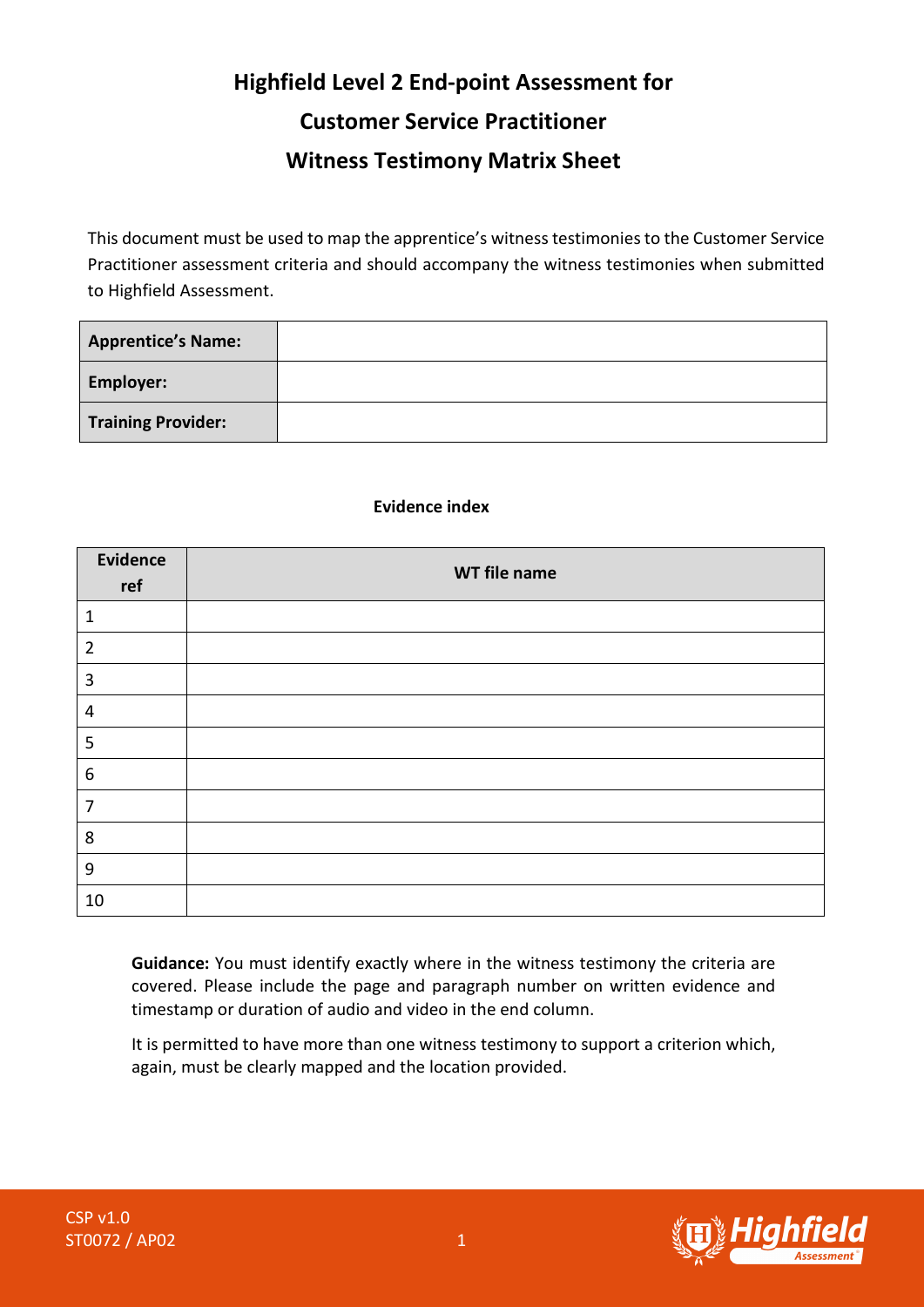| <b>Ref</b> | <b>Assessment criteria</b>                                                                                                                                                                                                                                                                                           | <b>Evidence</b><br>ref | Location/<br>page in<br>evidence |
|------------|----------------------------------------------------------------------------------------------------------------------------------------------------------------------------------------------------------------------------------------------------------------------------------------------------------------------|------------------------|----------------------------------|
|            | <b>Interpersonal Skills (Pass)</b>                                                                                                                                                                                                                                                                                   |                        |                                  |
| S8.1       | Demonstrate willingness and ability to engage with customers in a<br>positive manner using relevant interpersonal skills                                                                                                                                                                                             |                        |                                  |
| S8.2       | Work with customers to build a rapport, recognising and where possible<br>meeting their needs and expectations                                                                                                                                                                                                       |                        |                                  |
| S8.3       | Show willingness to work with others and share ideas where appropriate                                                                                                                                                                                                                                               |                        |                                  |
|            | <b>Interpersonal Skills (Distinction)</b>                                                                                                                                                                                                                                                                            |                        |                                  |
| S8.4       | Demonstrate ability to adapt interpersonal skills when working on<br>meeting the needs and expectations of different customers, showing<br>knowledge of the application of the Equality Act when communicating                                                                                                       |                        |                                  |
| S8.5       | Demonstrate ability to balance the needs and expectations of the<br>customer with that of the organisation                                                                                                                                                                                                           |                        |                                  |
| S8.6       | Pro-actively work with others to ensure efficient customer service<br>delivery                                                                                                                                                                                                                                       |                        |                                  |
|            | <b>Communication (Pass)</b>                                                                                                                                                                                                                                                                                          |                        |                                  |
| S9.1       | Face to face-Demonstrate ability to make initial customer contact and<br>use appropriate verbal and non-verbal communication skills                                                                                                                                                                                  |                        |                                  |
| S9.2       | Adapt tone, behaviour and body language when necessary, recognising<br>and confirming understanding of needs and expectations                                                                                                                                                                                        |                        |                                  |
| S9.3       | Demonstrate ability to recognise when to summarise and the techniques<br>to use                                                                                                                                                                                                                                      |                        |                                  |
|            | <b>OR</b>                                                                                                                                                                                                                                                                                                            |                        |                                  |
| S9.4       | Non-facing-Demonstrate ability to make initial customer contact and<br>make use of appropriate communication skills                                                                                                                                                                                                  |                        |                                  |
| S9.5       | Adapts tone and behaviour when necessary, recognising and confirming<br>understanding of needs and expectations                                                                                                                                                                                                      |                        |                                  |
| S9.6       | Demonstrates ability to recognise and use reinforcement techniques<br>during customer interactions                                                                                                                                                                                                                   |                        |                                  |
|            | <b>Communication (Distinction)</b>                                                                                                                                                                                                                                                                                   |                        |                                  |
| S9.7       | In all roles-demonstrate ability to adapt communication - tone,<br>behaviour and language - to different customers and their interactions,<br>showing clear knowledge of the application of the Equality Act in all<br>customer handing                                                                              |                        |                                  |
| S9.8       | In all roles-demonstrate ability to flex to various customer personalities,<br>while remaining calm and in control where necessary. They will also<br>demonstrate they know the organisational procedures to be followed in<br>all communication and the importance to the brand/organisation of this<br>requirement |                        |                                  |
| B17.1      | <b>Presentation/dress code (Pass)</b><br>Maintain professional and positive language consistently in customer<br>interactions                                                                                                                                                                                        |                        |                                  |
| B17.2      | Present a professional image in line with the organisational dress code<br>and code of conduct                                                                                                                                                                                                                       |                        |                                  |